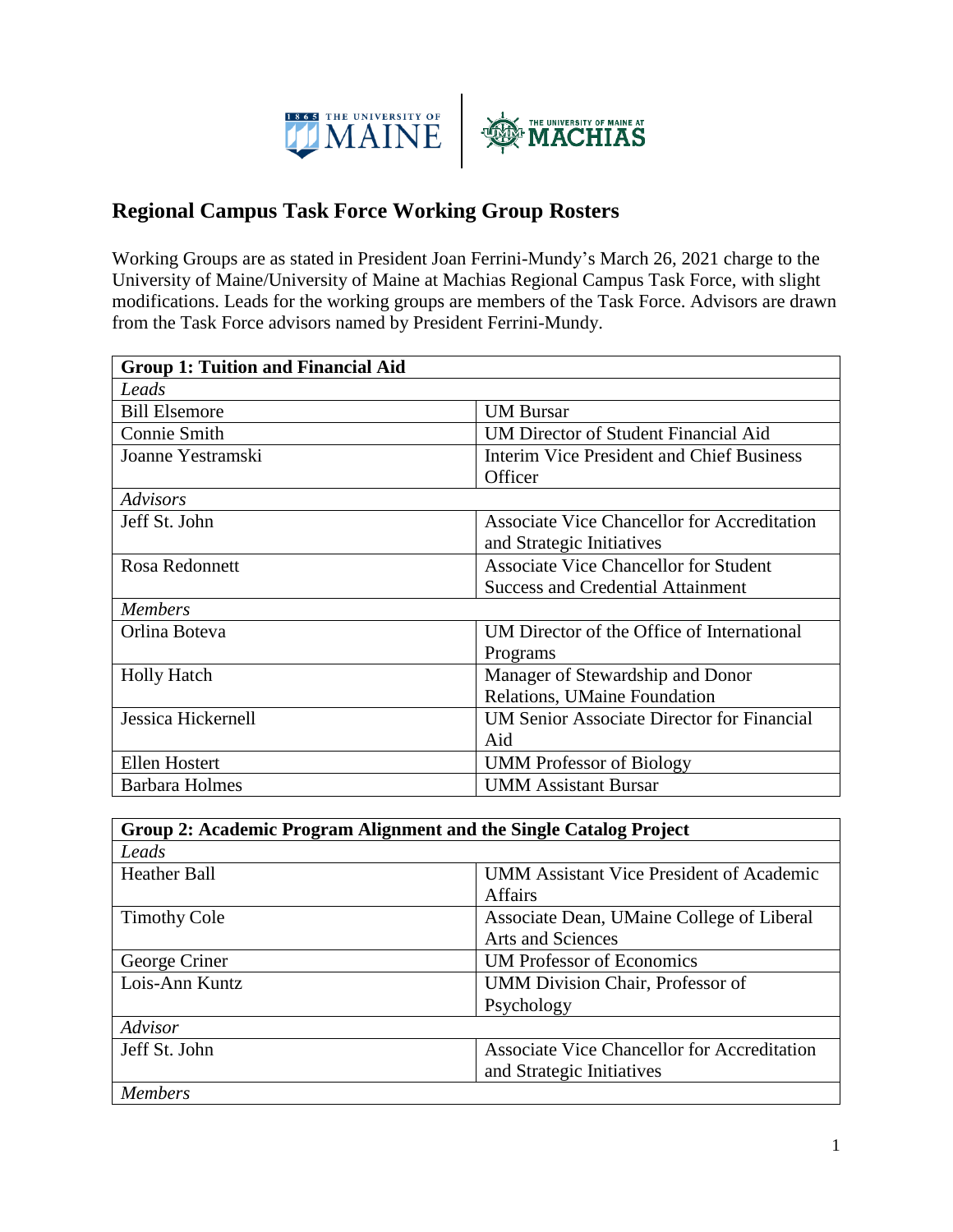| Deb Allen            | <b>Assistant Provost for Institutional Research</b> |
|----------------------|-----------------------------------------------------|
|                      | and Assessment                                      |
| Jack Campbell        | <b>UM</b> Interim Registrar                         |
| <b>Faith Erhardt</b> | Coordinator of Academic Advising and                |
|                      | Support Services, UMaine College of                 |
|                      | <b>Education and Human Development</b>              |
| Michael Grillo       | UM Associate Professor of Art History               |
| <b>BJ</b> Marshall   | <b>UMM Assistant Registrar</b>                      |

| <b>Group 3: Admissions and Enrollment Management</b> |                                                   |
|------------------------------------------------------|---------------------------------------------------|
| Leads                                                |                                                   |
| <b>Chris Richards</b>                                | Vice President of Enrollment Management           |
| Lateef O'Connor                                      | <b>UM Senior Associate Director of Admissions</b> |
| Advisor                                              |                                                   |
| Dan Qualls                                           | <b>UMM Vice President of Academic Affairs</b>     |
|                                                      | and Head of Campus                                |
| <b>Members</b>                                       |                                                   |
| Andra Bowen                                          | <b>UM Director of Residence Life</b>              |
| Gayle Kraus                                          | <b>UMM Professor of Marine Ecology</b>            |
| Dorsey Hill                                          | <b>UMM Admissions Counselor</b>                   |
| David Invergo                                        | <b>UMM Assistant Director of Student Life</b>     |
| Mary Mahoney-O'Neil                                  | <b>UM Director of Undergraduate Enrollment</b>    |
|                                                      | Management                                        |
| Dagmar Moravec                                       | <b>UM Director of Online Student Services</b>     |
| Peter Reid                                           | Assistant Dean, UMaine College of Natural         |
|                                                      | Sciences, Forestry, and Agriculture               |
| Nichole Sawyer                                       | <b>UMM Board of Visitors members</b>              |
| Patty Libby                                          | Associate Dean, UMaine Division of Lifelong       |
|                                                      | Learning                                          |
| Lisa Applegate                                       | UM Assistant Director, Institutional Research     |
|                                                      | and Assessment                                    |

| <b>Group 4: UM/UMM Faculty and Staff Interactions/Opportunities</b> |                                                 |
|---------------------------------------------------------------------|-------------------------------------------------|
| Leads                                                               |                                                 |
| <b>Heather Ball</b>                                                 | <b>UMM Assistant Vice President of Academic</b> |
|                                                                     | <b>Affairs</b>                                  |
| Tora Johnson                                                        | UMM Division Chair, Associate Professor of      |
|                                                                     | <b>GIS</b>                                      |
| <b>Chris Lindstrom</b>                                              | Vice President of Human Resources               |
| Jessica Miller                                                      | Associate Provost for Academic Affairs and      |
|                                                                     | <b>Faculty Development</b>                      |
| Sid Mitchell                                                        | <b>UM Associate Professor of Education</b>      |
| Advisors                                                            |                                                 |
| Laurel Hyle                                                         | <b>UMS Deputy General Counsel and Chief</b>     |
|                                                                     | <b>Compliance Officer</b>                       |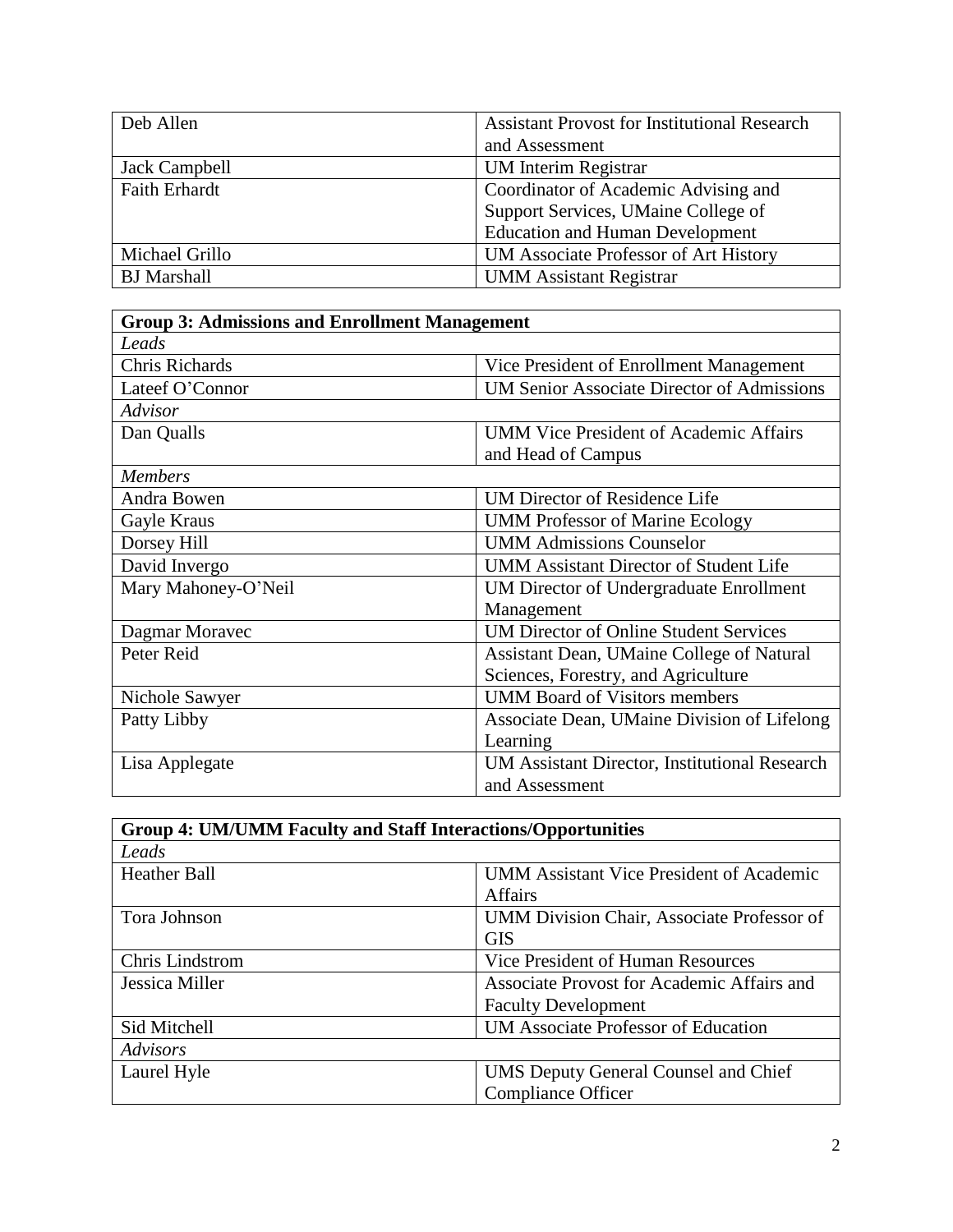| Dan Qualls            | <b>UMM Vice President of Academic Affairs</b>      |
|-----------------------|----------------------------------------------------|
|                       | and Head of Campus                                 |
| <b>Members</b>        |                                                    |
| Saul Allen            | UM Associate Director of Research                  |
|                       | Development                                        |
| <b>Mark Brewer</b>    | <b>UM Professor of Political Science</b>           |
| Jennifer Bonnet       | <b>UM Reference Librarian</b>                      |
| <b>Susan Cameron</b>  | <b>UMS Labor Relations Manager</b>                 |
| <b>Jason Charland</b> | UM Senior Advisor to the President and             |
|                       | Director of Research Development                   |
| Eric Jones            | UMM Associate Professor of Biology, UMM            |
|                       | <b>Faculty Assembly representative</b>             |
| Nicole Lawrence       | Senior HR Business Partner for UMM                 |
| Francine Sulinski     | <b>Assistant Director of Cooperative Extension</b> |

| <b>Group 5: Stakeholder Relations</b> |                                                 |
|---------------------------------------|-------------------------------------------------|
| Leads                                 |                                                 |
| <b>Margaret Nagle</b>                 | UM Director of Marketing and                    |
|                                       | Communications                                  |
| Jacob van de Sande                    | Chair, UMM Board of Visitors                    |
| <b>Karen Beeftink</b>                 | UMM Division Chair, Associate Professor of      |
|                                       | <b>Recreation and Tourism Management</b>        |
| <b>Advisors</b>                       |                                                 |
| Dan Demeritt                          | <b>UMS</b> Executive Director of Public Affairs |
| Dan Qualls                            | <b>UMM Vice President of Academic Affairs</b>   |
|                                       | and Head of Campus                              |
| Sam Warren                            | <b>UMS</b> Director of Government and           |
|                                       | <b>Community Relations</b>                      |
| <b>Members</b>                        |                                                 |
| <b>Atrica Emerson</b>                 | <b>UMM Board of Visitors member</b>             |
| Liz Erickson                          | Senior Director of Philanthropy, UMaine         |
|                                       | Foundation                                      |
| Marcus Librizzi                       | <b>UMM</b> Professor of English                 |
| <b>Stuart Swain</b>                   | <b>UMM Professor of Mathematics</b>             |
| Marianne Thibodeau                    | <b>UMM</b> Librarian                            |
| Danny Williams                        | Director, Collins Center for the Arts at        |
|                                       | <b>UMaine</b>                                   |

| <b>Group 6: Growth Strategies for UMM</b> |                                                |
|-------------------------------------------|------------------------------------------------|
| Leads                                     |                                                |
| <b>Jason Harkins</b>                      | Associate Dean, Maine Business School          |
| Gayle Kraus                               | <b>UMM</b> Professor of Marine Ecology         |
| Monique LaRocque                          | Associate Provost for the Division of Lifelong |
|                                           | Learning                                       |
| Jacob van de Sande                        | Chair, UMM Board of Visitors                   |